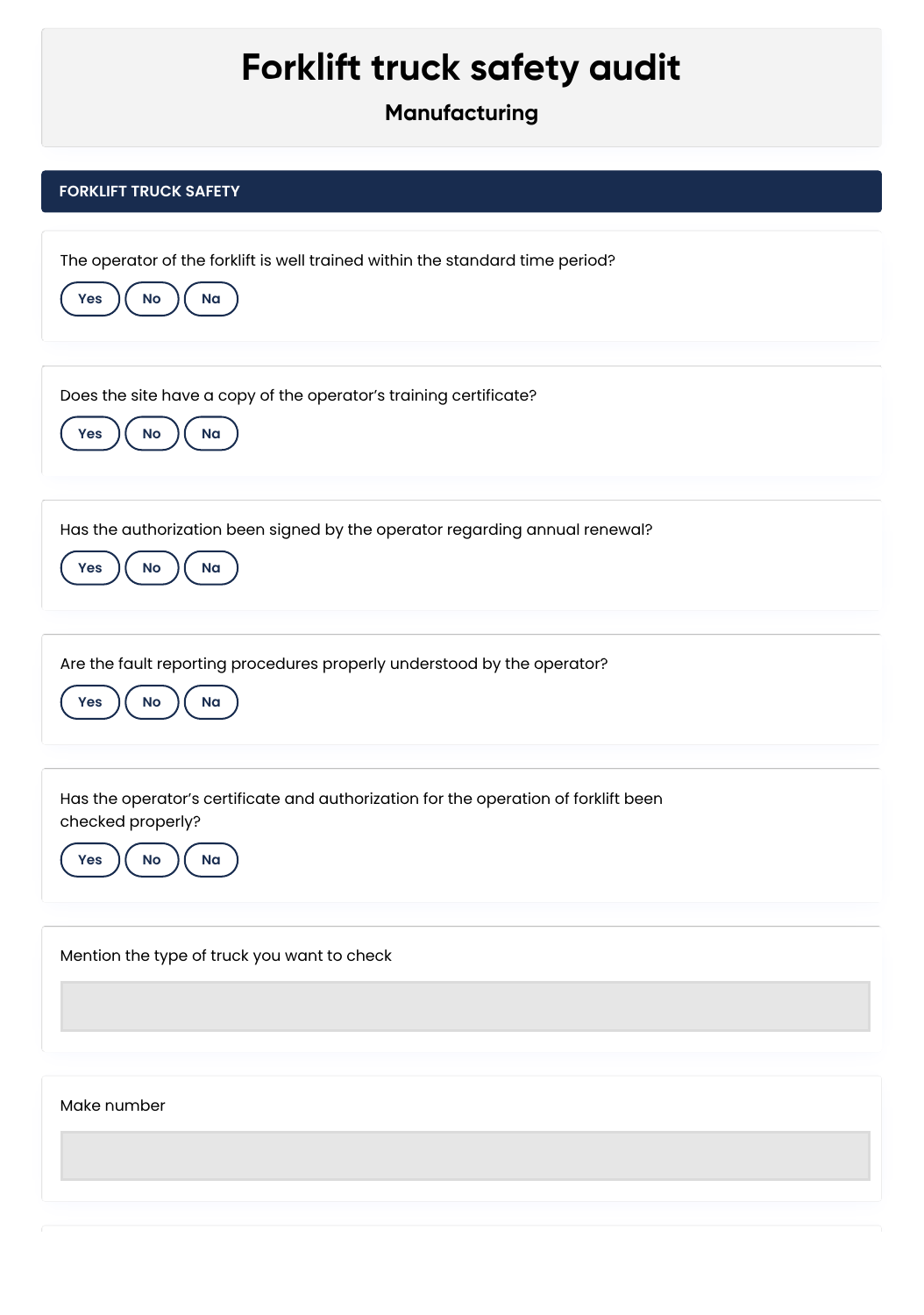| Model number                                                                                      |
|---------------------------------------------------------------------------------------------------|
| Serial number                                                                                     |
| Capacity                                                                                          |
| What is the motive power?                                                                         |
| Is the safety data information bar connected to the carriage plate?<br>Na<br>Yes<br>$\mathsf{No}$ |
| Are the load bearing devices safe to use?<br>$\mathsf{No}$<br>N <sub>a</sub><br><b>Yes</b>        |
| Is the backrest extension safe to use?<br>No<br>Na<br>Yes                                         |
| Is the Mast safe?<br>Na<br>$\mathsf{No}$<br>Yes                                                   |

Are the Mast rollers and slides safe to use?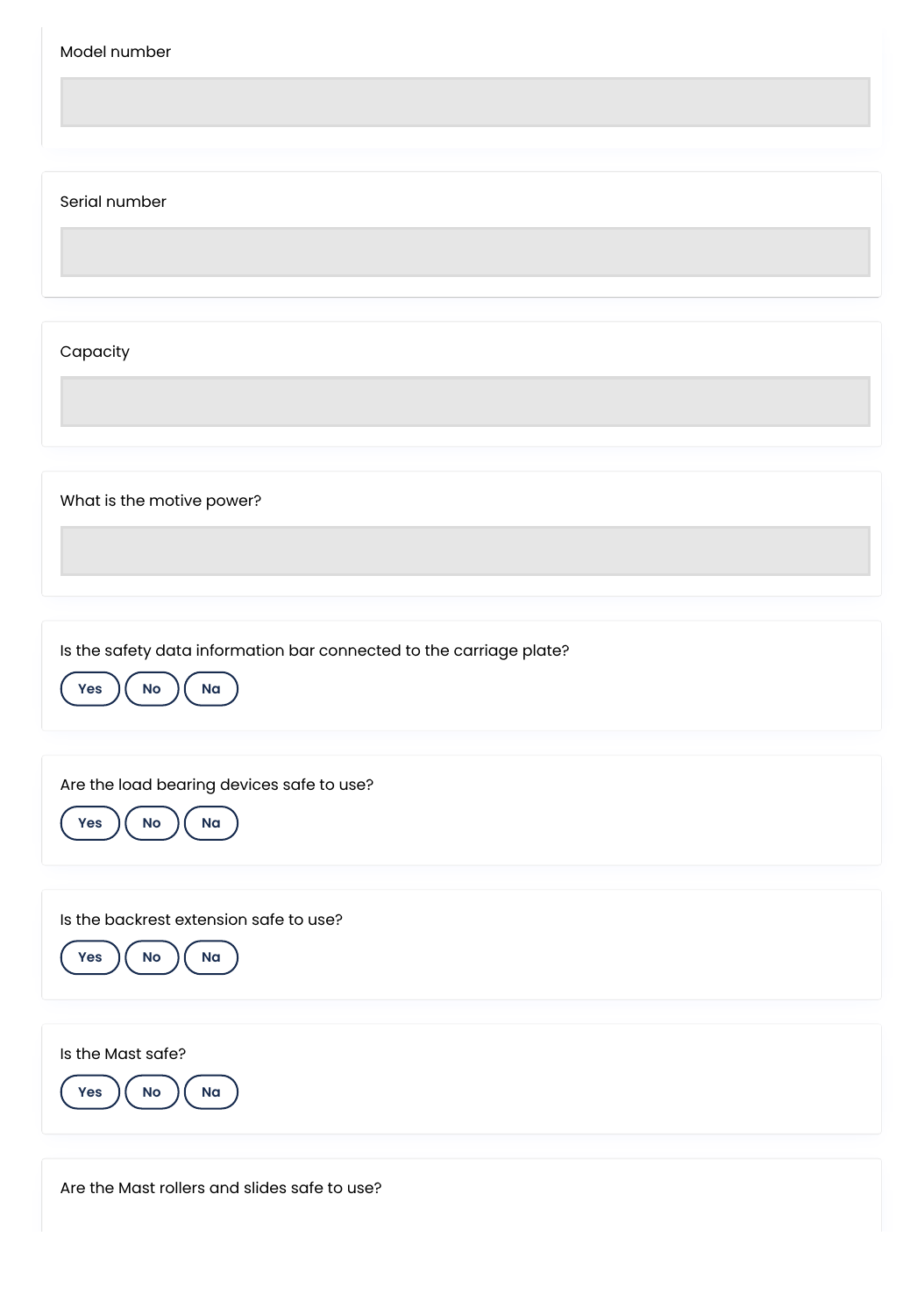| No<br>Na<br>Yes                                                                           |
|-------------------------------------------------------------------------------------------|
| Are the lift chains safe?<br>Yes<br>$\mathsf{No}$<br>Na                                   |
| Are the chain pulleys safely operated?<br>$\mathsf{No}$<br>Na<br>Yes                      |
| Are hydraulic rams safe?<br>Na<br>$\mathsf{No}$<br>Yes                                    |
| Is hydraulic cable safe?<br>Na<br>Yes<br>No                                               |
| Are the wheels of lift in good condition?<br>Yes<br><b>No</b><br>Na                       |
| Are the tyres in good condition?<br>Na<br>Yes<br>$\mathsf{No}$                            |
| Overall external conditions look good and safe?<br>$\mathsf{No}$<br>N <sub>a</sub><br>Yes |
| Is the counterweight safe?<br>Yes<br>$\mathsf{No}$<br>Na                                  |

In case the trucks are not in use, are the keys removed consciously?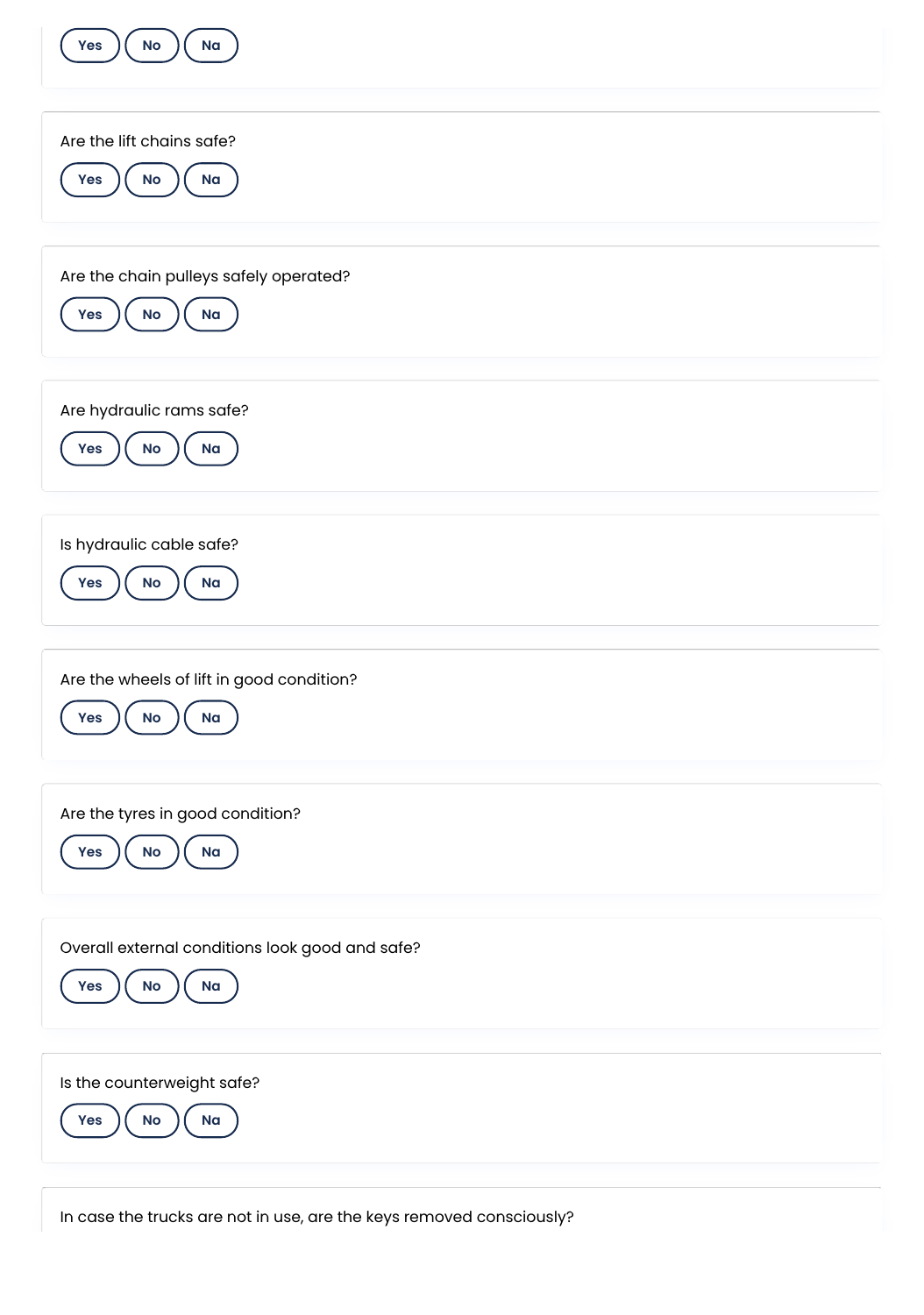| No<br>Na<br>Yes                                                                                   |
|---------------------------------------------------------------------------------------------------|
| Is the operator's seat inside the truck safe?<br>No<br>N <sub>a</sub><br><b>Yes</b>               |
| Is the seat of the operator comfortable?<br>$\mathsf{No}$<br>Na<br>Yes                            |
| Is the LPG cylinder attached to the truck safe?<br><b>No</b><br>Na<br>Yes                         |
| Does the operator carry out the starting procedure of the truck safely?<br>Na<br><b>Yes</b><br>No |
| Is the starting procedure of the electric truck safe?<br>Yes<br>No<br>Na                          |
| Is the starting procedure of the LPG truck safe?<br><b>Yes</b><br>$\mathsf{No}$<br>N <sub>a</sub> |
|                                                                                                   |
| Are the lights safe?<br><b>Yes</b><br>No<br>Na                                                    |